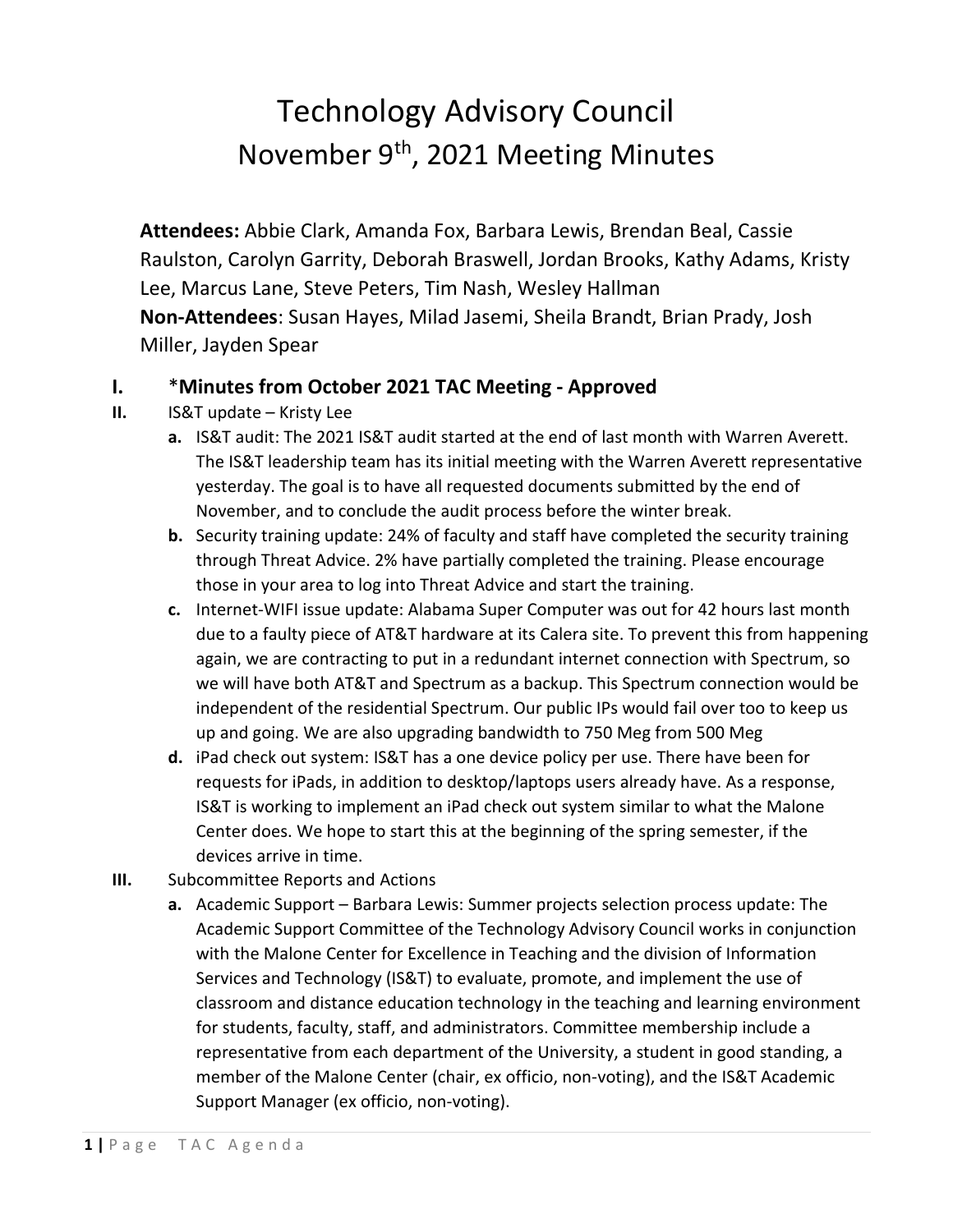The committee members are chosen by their Deans or department chairs to serve as the department's representative. Each committee member is charged to speak with their department and bring forward rooms for recommendation when the committee meets. The committee discuss each department's justifications for this recommendation and then deliberate on which spaces should be prioritized. Data provided and included in these discussions include the number of premium spaces currently held by each department, the number of students impacted by each space, number of faculty impacted by each space, and the types of technology currently housed in the spaces. The committee then votes in a ranked poll that allows committee members to rank the rooms in the order they believe the spaces should be prioritized.

The room upgrades for summer 2022 have already been chosen by the committee this year, however if a faculty member has any rooms that they would like to be considered when the committee next votes, they should speak to their representative and see if this is something the department agrees upon. If you are unsure of who currently represents your department, please contact the chair of the Academic Support Committee: Barbara Ann Lewis.

- **b.** Digital Communications Wesley Hallman
	- i. GEAR UP Jefferson County request. Wesley met with Dr. Cassie Raulston, Jenny Ceesay and Takia Hassell on Monday to gather additional information about the affiliate website request to present to the DCC at our January 2022 meeting. We will review the information in January 2022 and approve/deny the request to present at TAC February 2022 meeting.
- **c.** Executive Susan Hayes
	- i. Faculty Assembly Update: Faculty Assembly meeting occurred and now waiting on results.
- **d.** Policy and Procedures Brian Prady
	- i. Update: The committee approved Policy 01:010-Use of Information Resources and Policy 01:011-Information Technology Security Program. These will both go before UM Board at February 2022 meeting.
- **e.** Projects and Planning Kathy Adams
	- i. Online campus directory issue: it is not being updated. The nightly script that pulls out of banner is not updating the directory. We have reached out to KPS3 for assistance.
	- ii. OCR update: We have two issues KPS3 is working on. One should be finished by this Friday. The other should be finished in December or early January due to their high volume of work. There is one issue
	- iii. SSO/integration projects: we are currently working on setting up single sign-on and integration with a few of software companies. Portfolium is one of them (for the QEP).
	- iv. Recruit upgrade: It should be ready this month for functional users to start testing with a goal of updating production in the spring.
	- v. Scholarship automation: working with Financial Aid to automate putting scholarships awards in Banner and updating them as necessary.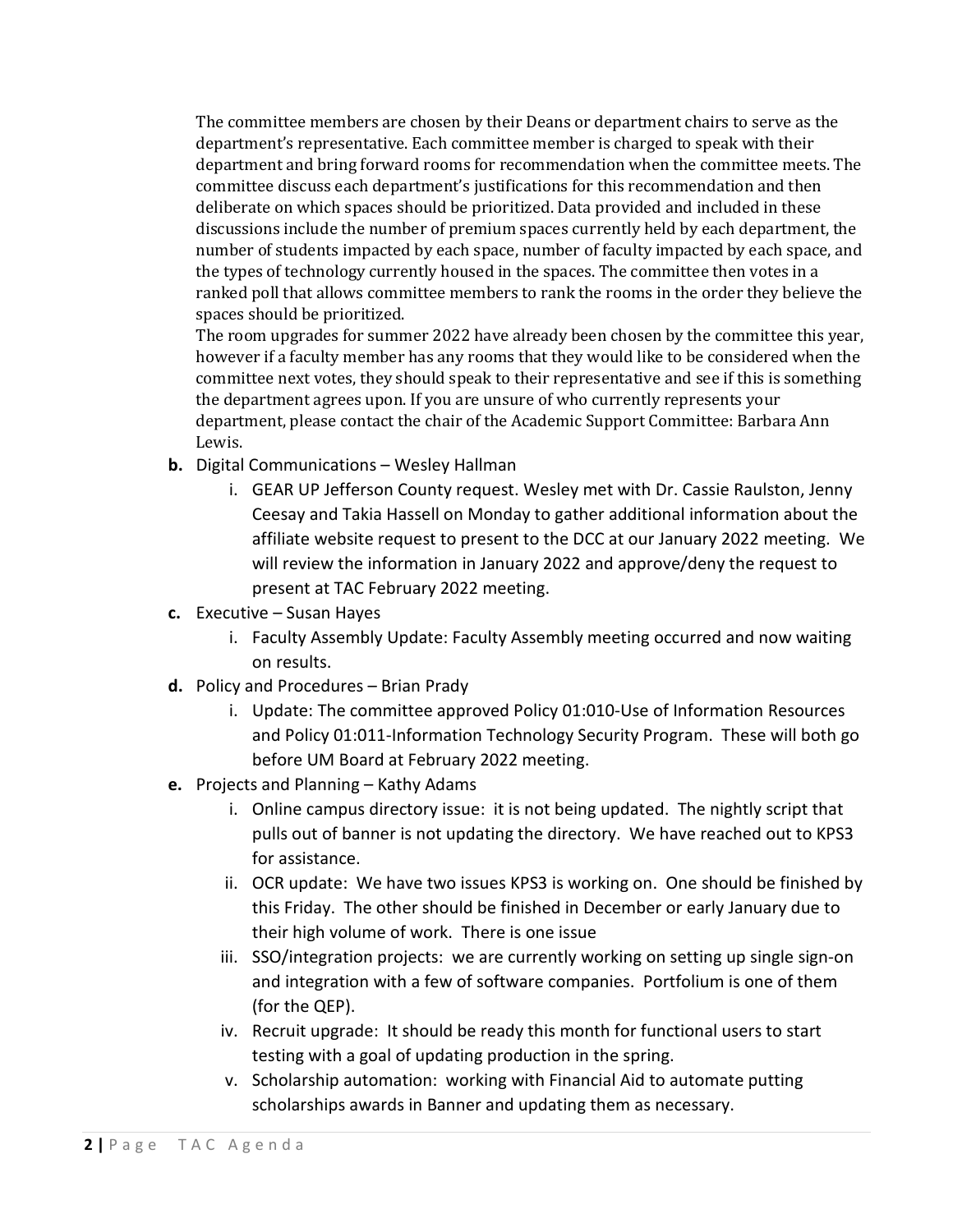- vi. Banner 9 self-service applications: just got them working in pre-prod last week. We are working with the different functional areas to test them and plan go-live.
- vii. Banner 8 forms conversion: I continue to work with functional areas on testing these.
- viii. Box to OneDrive conversion questions: I received these questions from Barbara Ann Lewis that she collected from her area
	- 1. Will IS&T transfer files with sufficient time while there is still access to box so that users can double check the accuracy of the move and ensure that their files are where they should be?
		- a. Yes. There will be a period of time that we will be synchronizing files from Box to OneDrive. If a duplicate file exists, the newest version will be kept in OneDrive.
	- 2. Will files and folders keep their same hierarchy they preciously had? a. Yes.
	- 3. Will the owner of the files and folders be the one who the folders stay with or will it be the original creator of the files? If there are multiple coowners of files how will this work?
		- a. Only the files that are in a user's Box Account will be migrated to their OneDrive Account. Only the Owner of the Box/OneDrive account will be the Owner of the Files. A report will be sent to each user from IS&T listing the Box files and folders that have been shared. Any files or folders that users have shared from Box will need to be shared again from One Drive once the process is complete.
	- 4. Will files that are currently uploaded to Box but NOT synced to the user's computer be migrated from Box to OneDrive?
		- a. All files in a Box Account will be migrated to OneDrive.
	- 5. Will IS&T change the dynamic forms that currently allow users to upload files to a shared box folder to a shared OneDrive folder? For example, the Malone Center has a Captioning Request form that uses box to share files that are submitted.
		- a. The Dynamic Form Organization's Admin will need to modify the form if any specific information points to a Box folder. In addition, the website content owner will need to modify the webpage that has the folder location, which I believe is how the Malone Center has it currently set up.
- **f.** University Operations Carolyn Garrity
	- i. New work group: Staff Senate, Faculty Senate Rep, IS&T reps.
	- ii. Rubric redesign process: We are forming a subcommittee, Kate Stephens (student rep) Josh and Carolyn. Then will look at process on approvals/nonapprovals. Will review current process. Waiting for results of faculty senate as well.